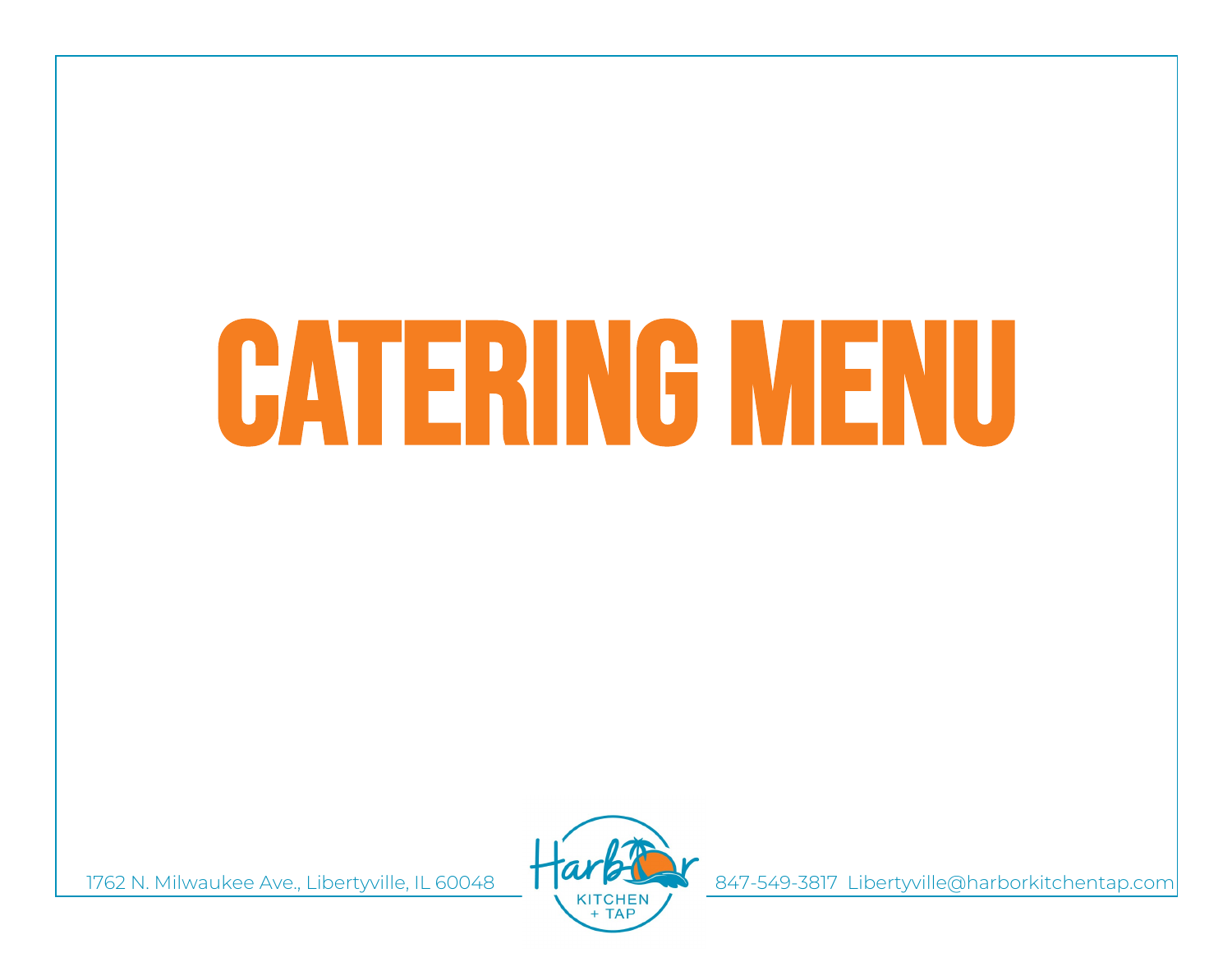# **CATERING TRAYS**

*Order for your office or home gathering. All food items are served in disposable trays. Pick-up only.* 

**MAINS** 



| Minimum 2 orders on appetizers priced<br>by the dozen |               |  |
|-------------------------------------------------------|---------------|--|
| Mozzarella Planks                                     | \$31.99/dozen |  |
| <b>Harbor Egg Rolls</b>                               | \$40.99/dozen |  |
| <b>Pork Pot Stickers</b>                              | \$21.99/dozen |  |
| <b>Chicken Fingers</b>                                | \$33.99/dozen |  |
| Boneless Wings (Serves 10)                            | \$40.99       |  |
| Guacamole (Serves 10)                                 | \$29.99       |  |
| Cheesy Lobster Dip (Serves 10)                        | \$46.99       |  |



| Whole wraps cut in half |  |  |
|-------------------------|--|--|
|                         |  |  |

| Pesto Chicken Wrap          | Serves 10 \$100<br>Serves 20 \$180 |
|-----------------------------|------------------------------------|
| <b>Rachel Wrap</b>          | Serves 10 \$80<br>Serves 20 \$150  |
| <b>Tuna Poke Wrap</b>       | Serves 10 \$120<br>Serves 20 \$220 |
| <b>Buffalo Chicken Wrap</b> | Serves 10 \$100<br>Serves 20 \$180 |

| <b>Teriyaki Salmon</b>        | Serves 10 \$150<br>Serves 20 \$275 |
|-------------------------------|------------------------------------|
| <b>Lilikoi BBQ Short Ribs</b> | Serves 10 \$150<br>Serves 20 \$275 |
| <b>Jerk Marinated Chicken</b> | Serves 10 \$125<br>Serves 20 \$230 |
| <b>Fried Cod</b>              | Serves 10 \$130<br>Serves 20 \$240 |

| <b>Scoop Fries</b>     |  |                |  |
|------------------------|--|----------------|--|
| Serves 10 \$35         |  | Serves 20 \$65 |  |
| <b>Mashed Potatoes</b> |  |                |  |
| Serves 10 \$30         |  | Serves 20 \$55 |  |
| <b>Basmati Rice</b>    |  |                |  |
| Serves 10 \$30         |  | Serves 20 \$55 |  |

Asparagus *Serves 10 \$40 Serves 20 \$75*



## **SALADS**

| Quinoa Salad                |                 |  |
|-----------------------------|-----------------|--|
| Serves 10 \$70              | Serves 20 \$130 |  |
| Mambo Salad                 |                 |  |
| Serves 10 \$70              | Serves 20 \$130 |  |
| <b>Island Spinach Salad</b> |                 |  |

*Serves 10 \$80 Serves 20 \$150*

**DESSERT** 

| <b>Macadamia Nut Tart</b> | Serves 10 \$30  |
|---------------------------|-----------------|
|                           | Serves 20 \$55  |
| Key Lime Pie              | Serves 10 \$60  |
|                           | Serves 20 \$110 |
| <b>Pineapple Rum Cake</b> | Serves 10 \$90  |
|                           | Serves 20 \$170 |

*Catering tray stands and chafing fuel available for \$2/tray*

*Disposable plates, serving utensils, silverware and napkins available for \$1.50/person*

1762 N. Milwaukee Ave., Libertyville, IL 60048 KITCHEN 847-549-3817 Libertyville@harborkitchentap.com